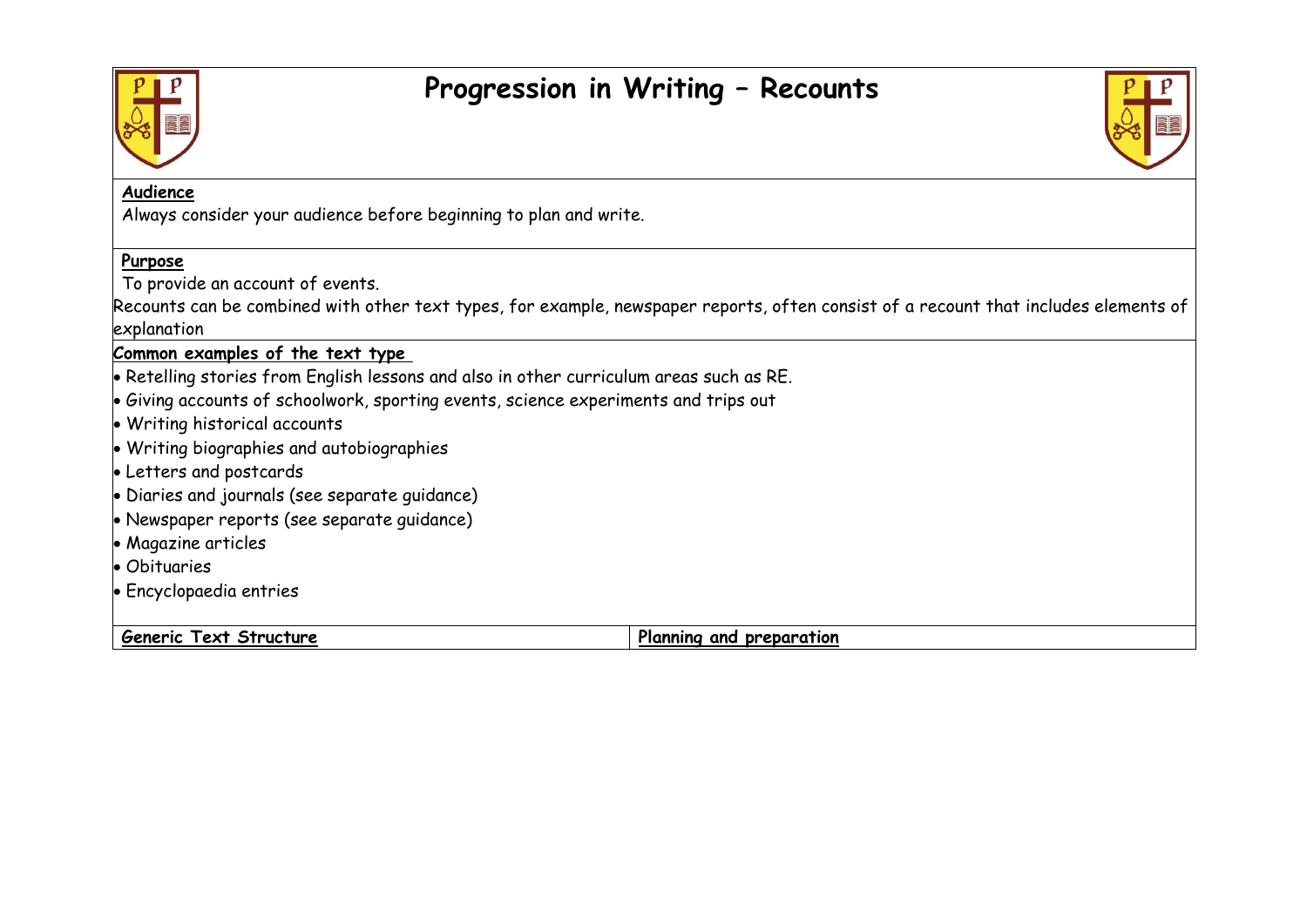| Structure often includes:                                          | . Plan how you will organise the way you retell the events. You  |
|--------------------------------------------------------------------|------------------------------------------------------------------|
| $\bullet$ Often written in the first or third person. E.g. Third   | could use a timeline to help you plan.                           |
| person: 'they all shouted, she crept out, it looked like an        | · Details are important to create a recount rather than a        |
| animal of some kind.' First person: 'I was on my way to            | simple list of events in order. Try using: When? Where?          |
| school.'                                                           | Who? What? Why? Questions to help you plan what to               |
| • Clear beginning, middle and ending.                              | include.                                                         |
| $\bullet$ A strong opening (paragraph in KS2) to hook the reader.  | . Decide how you will finish the recount. You'll need a definite |
| • Orientation such as scene-setting or establishing context        | ending, perhaps a summary or comment on what happened (I         |
| (It was the school holidays. I went to the park )                  | think our school trip to the Science Museum was the best we      |
| . An account of the events that took place, often in               | have ever had).                                                  |
| chronological order (The first person to arrive was )              | . Read the text through as if you don't know anything about      |
| • Time sentence signposts for coherence that become more           | what it is being recounted. Is it clear what happened and        |
| complex as children get older e.g. First, next, then               | when?                                                            |
| progressing to more complex fronted adverbials.                    | • Is the style right for the genre you are using?                |
| $\bullet$ Some additional detail about each event (He was          | (Technical/formal language to recount a science experiment,      |
| surprised to see me.)                                              | powerful verbs and vivid description to recount an adventure,    |
| $\bullet$ Reorientation, e.g. a closing statement that may include | informal, personal language to tell your friends about           |
| elaboration. (I hope I can go to the park again next week.         | something funny that happened to you.)                           |
| It was fun.)                                                       |                                                                  |
| Structure sometimes reorganises the chronology of                  |                                                                  |
| events using techniques such as flashbacks, moving the             |                                                                  |
| focus backwards and forwards in time, but these                    |                                                                  |
| strategies are more often used in fiction recounts                 |                                                                  |
|                                                                    | Progression in                                                   |
|                                                                    | skills                                                           |
| <b>EYFS</b>                                                        | $\bullet$ Title (may be given)                                   |
|                                                                    | Simple sentence or sentences about an event.                     |
|                                                                    | • Appropriate vocabulary                                         |
|                                                                    | • Written in past tense                                          |

| KS1 | $\bullet$ An introduction which answers who, what, when where and why.<br>$\bullet$ Time adverbials (first, next, then etc.) |
|-----|------------------------------------------------------------------------------------------------------------------------------|
|     | • Use a range of punctuation where appropriate $($ !?)                                                                       |
|     | $\bullet$ Use coordinating and subordinating conjunctions (Y2)                                                               |
|     | Suggested layout:                                                                                                            |
|     | <b>Introduction</b>                                                                                                          |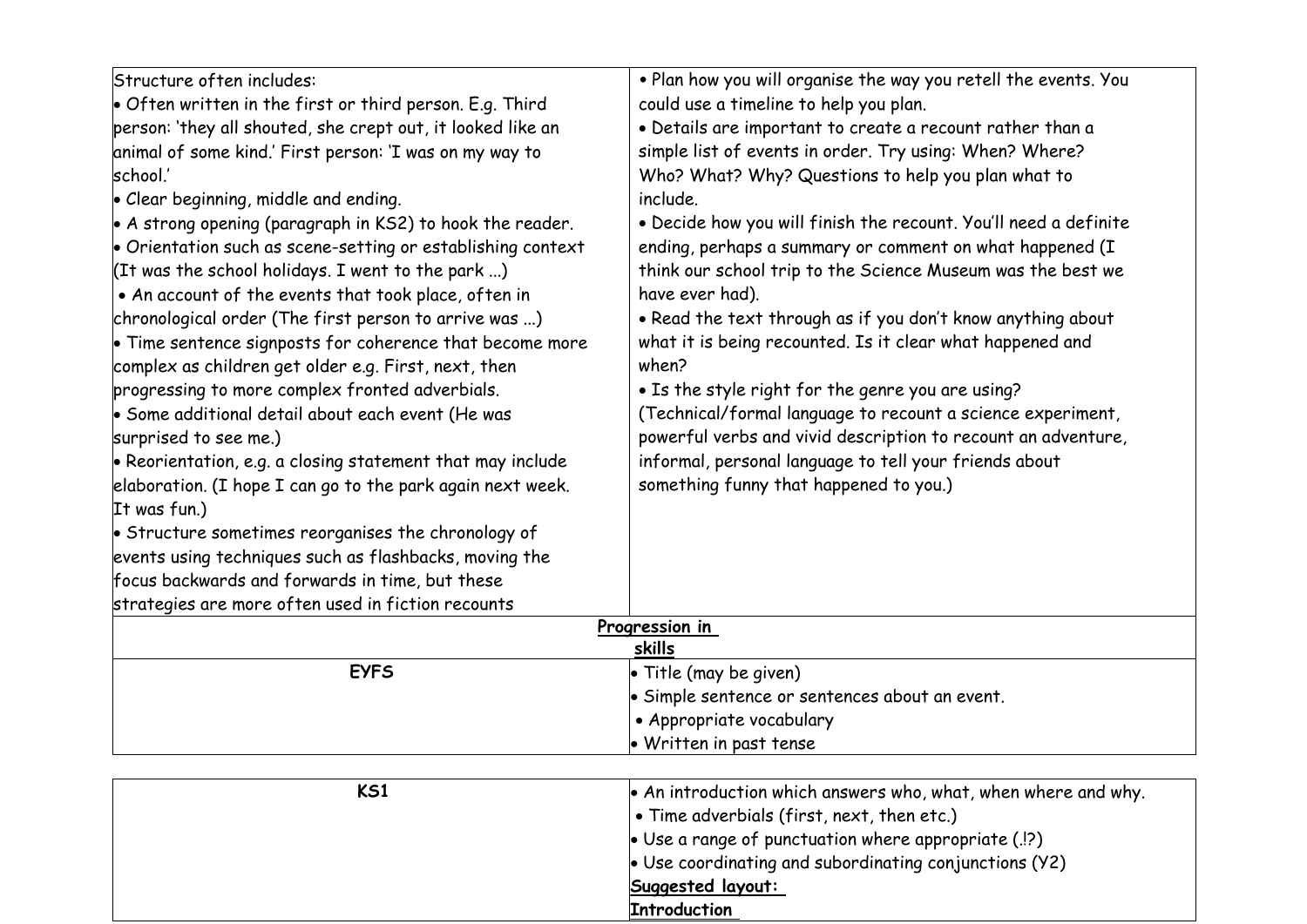|             | Which clearly states: who? What? When? Where? Why?                             |
|-------------|--------------------------------------------------------------------------------|
|             | Main body                                                                      |
|             | Different sentences in time order.                                             |
|             | Conclusion                                                                     |
|             | What did you think about the event?                                            |
| LKS2        | $\bullet$ An introductory paragraph which answers who, what, when where and    |
|             | why                                                                            |
|             | $\bullet$ More complex adverbials of time e.g. much later, shortly after that, |
|             | • Written in past tense.                                                       |
|             | • First person or third person                                                 |
|             | • Describes clearly what has happened3.                                        |
|             |                                                                                |
|             | • Chronological order                                                          |
|             | $\bullet$ Use of paragraphs or subheadings to organise writing.                |
|             | $\bullet$ Begin to use present perfect tense to place events in time e.g. this |
|             | week we have visited the park.                                                 |
|             | $\bullet$ Use of relative clauses to add further detail e.g. we went to the    |
|             | museum, where we saw many exhibits, before moving on to the art                |
|             | gallery.                                                                       |
|             | $\bullet$ End with a closing statement or paragraph to re orientate the reader |
|             | (see above).                                                                   |
|             | Suggested layout:                                                              |
|             | Introduction                                                                   |
|             | Which clearly states: who? What? When? Where? Why?                             |
|             | Main body                                                                      |
|             | Different paragraphs in time order. Some elaboration.                          |
|             | Conclusion                                                                     |
|             | What did you think about the event? What was your favourite part?              |
|             | Would you like to go again? Why?                                               |
| UKS2        | · Higher level adverbials of time                                              |
| As for LKS2 | $\bullet$ Cause and effect connectives e.g. consequently, as a result          |
| plus:       | $\bullet$ Elaborate on events so the reader is able to visualise the           |
|             | experience.                                                                    |
|             | • Include personal reflections on the event throughout.                        |
|             | • Indirect speech                                                              |
|             | • Be able to change 'writing voice' for different audiences                    |
|             | $\bullet$ A closing paragraph to explain feelings about the event.             |